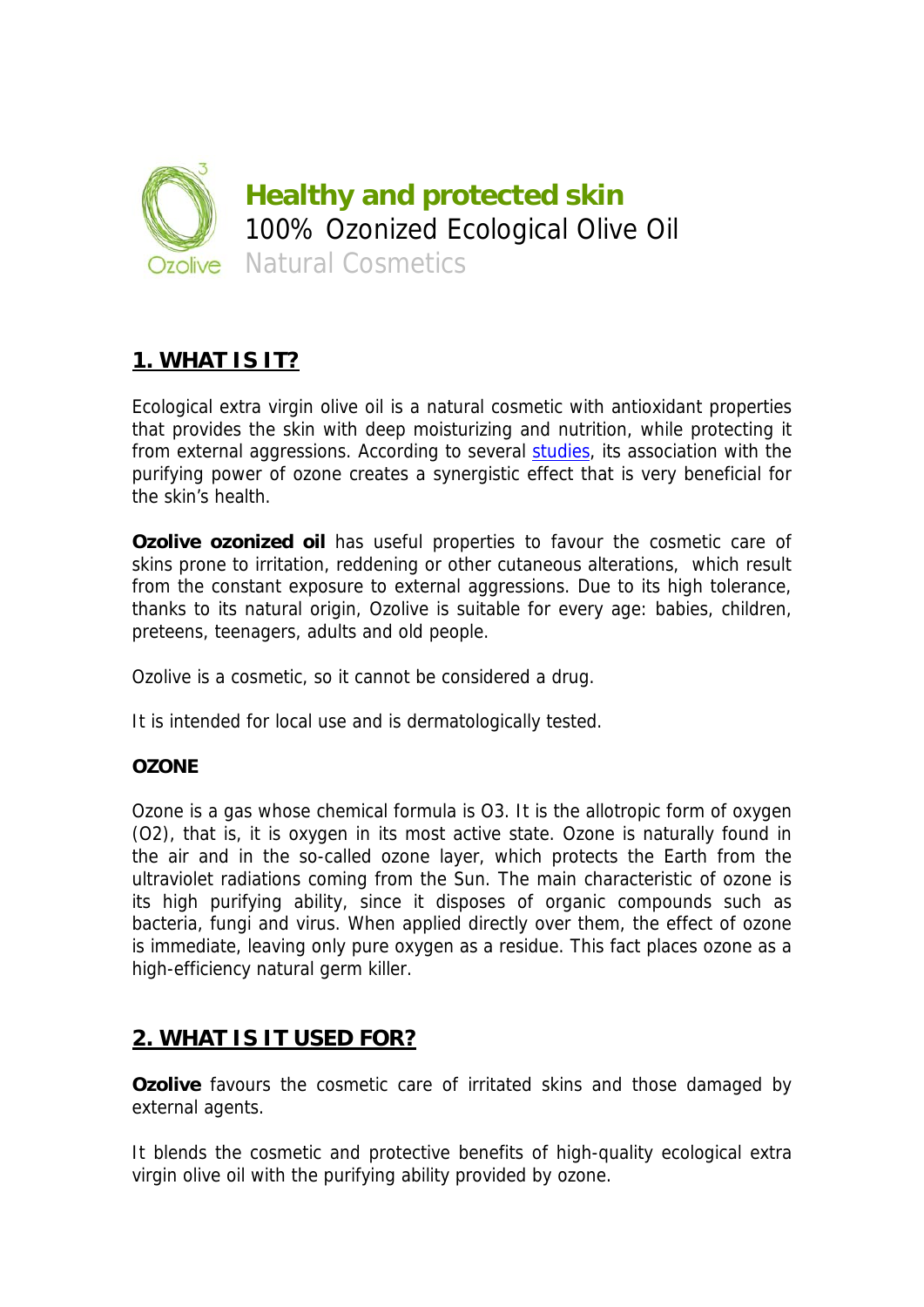- It protects the skin from external aggressions.
- It provides deep moisturizing and nourishment.
- $\bullet$  It purifies the skin.
- It prevents the proliferation of germs present in skin troubles.
- It enhances metabolism and favours the natural anti-inflammatory system.
- It avoids the use of drug treatments.
- It is dermatologically tested.

In particular, Ozolive is a product especially suitable for the care of:

- Babies' **irritations and reddening caused by nappies**.
- Skins **prone to acne and sebum** (with spots, blackheads, dandruff or drying).
- **Sloughs**, especially present in old people and persons with reduced mobility.
- **Haemorrhoids** in adults.
- **Feet and their moisturizing**. It prevents podiatry problems. It is useful to take care of diabetic feet and those exposed to external aggressions (swimming pools, long time standing, uncomfortable footwear and so on).

# **3. RANGE OF PRODUCTS**

In Ozolive, we offer the following cosmetic products made with ozonized olive oil:

## **3.1 OZONIZED OLIVE OIL**

OZOLIVE blends the cosmetic and protective benefits of highquality ecological extra virgin olive oil with the purifying ability provided by ozone. It has useful properties to favour the cosmetic care of skins prone to irritation, reddening or other cutaneous alterations, which result from the constant exposure to external aggressions. Due to its high tolerance, Ozolive is suitable for every age, leaving a soft and moisturized skin.



- **Applications**: Apply over irritated, dry or damaged skin. Suitable for every skin type, even sensitive and delicate ones.
- **Active ingredients**: Ecological extra virgin olive oil is a natural cosmetic with antioxidant properties that provides the skin with deep moisturizing and nutrition, while protecting it from external aggressions. Its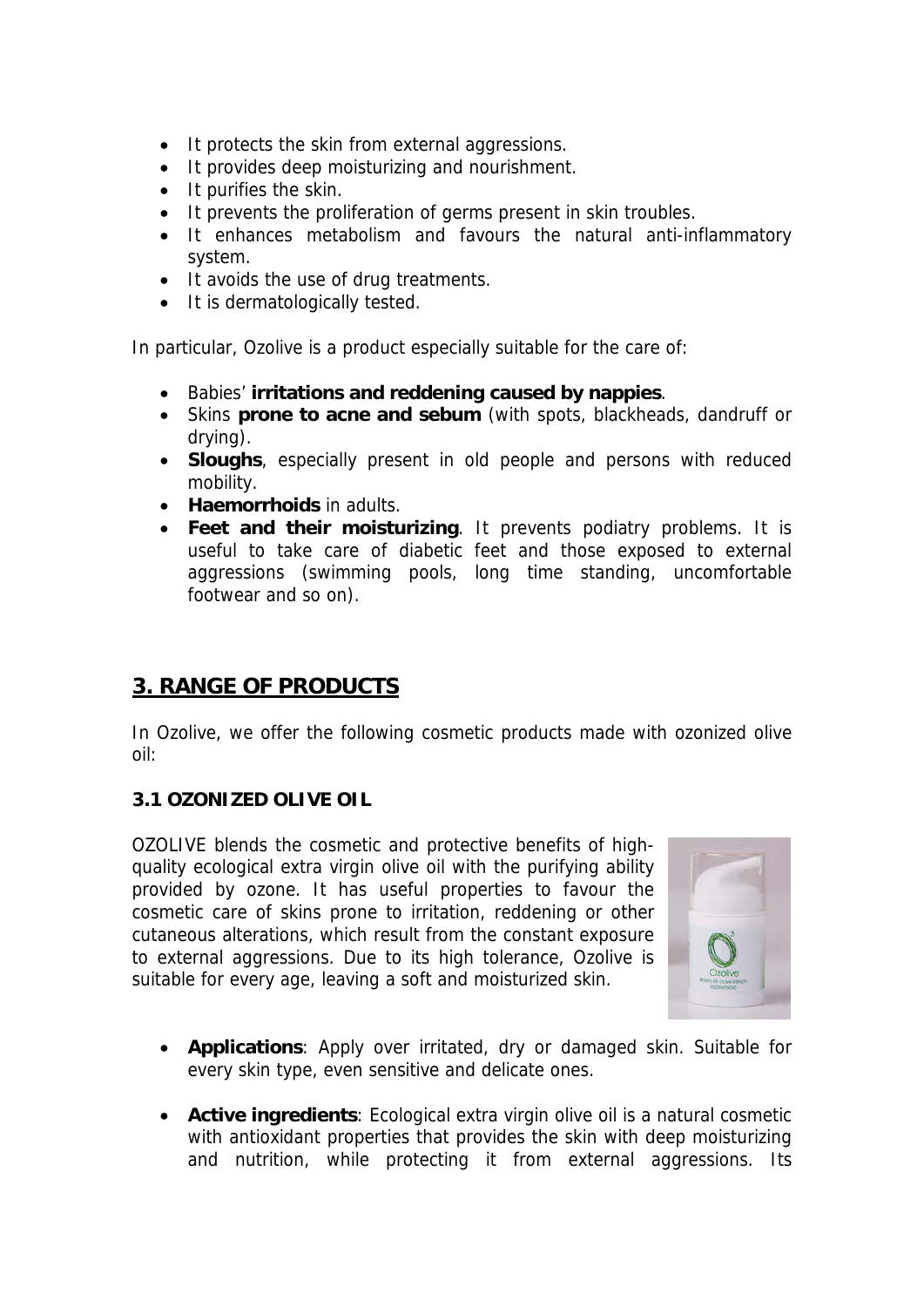association with the wide-ranging biocide power of ozone creates a synergistic effect that is very beneficial for the skin's health.

# **Physical-chemical properties**:

- o APPEARANCE: liquid.
- o COLOUR: yellowish.
- o SMELL: characteristic.
- o DENSITY AT 20 $^{\circ}$ C: 0,912  $\pm$  0,010 g/cm3
- o VISCOSITY AT 25 $^{\circ}$ C: 84  $\pm$  2 cps
- **Instructions of use**: Apply over a clean and dry skin area. Spread it by massaging until fully absorbed.
- **Format**: 50cc boxed flask.
- **Ingredients**: Ozonized olive oil, tocopheryl acetate. Manufactured by Alga Cosmética, S.L. Sanitary Registration Number: 6583-CS.
- **Cosmetic Tests, PACH TESTS Conclusions**: Under the adopted experimental conditions, the product 'OZOLIVE OZONIZED OLIVE OIFL REF: G25111A' has very good skin compatibility (PDF document).

## **3.2 SOFT SHAMPOO WITH OZONIZED OLIVE OIL**

OZOLIVE SOFT SHAMPOO contains natural ingredients that take care of your hair. Thanks to its contents in ozonized olive oil and vegetal extracts, which have antioxidant, moisturizing and nutritive properties, it strengthens the scalp, fights dryness and provides the hair with brightness. It nourishes and moisturizes the hair and protects and regulates sebaceous secretions, leaving the hair soft and clean.





## **Active ingredients**:

- o OZONIZED OLIVE OIL: It moisturizes, protects and nourishes dry and damaged hair (also with split ends), providing the hair with nourishment, shine and a healthy look.
- o DERMOPURIFYING POLIPLANT: a vegetal extracts complex which contains Hamamelis Virginiana, Rosmarinus Officinalis, Melissa Officinalis, Salvia Officinalis y ThymusVulgaris, which help purify and tone up the scalp.
- **Physical-chemical properties**:
	- o APPEARANCE: creamy gel.
	- o COLOUR: pale red.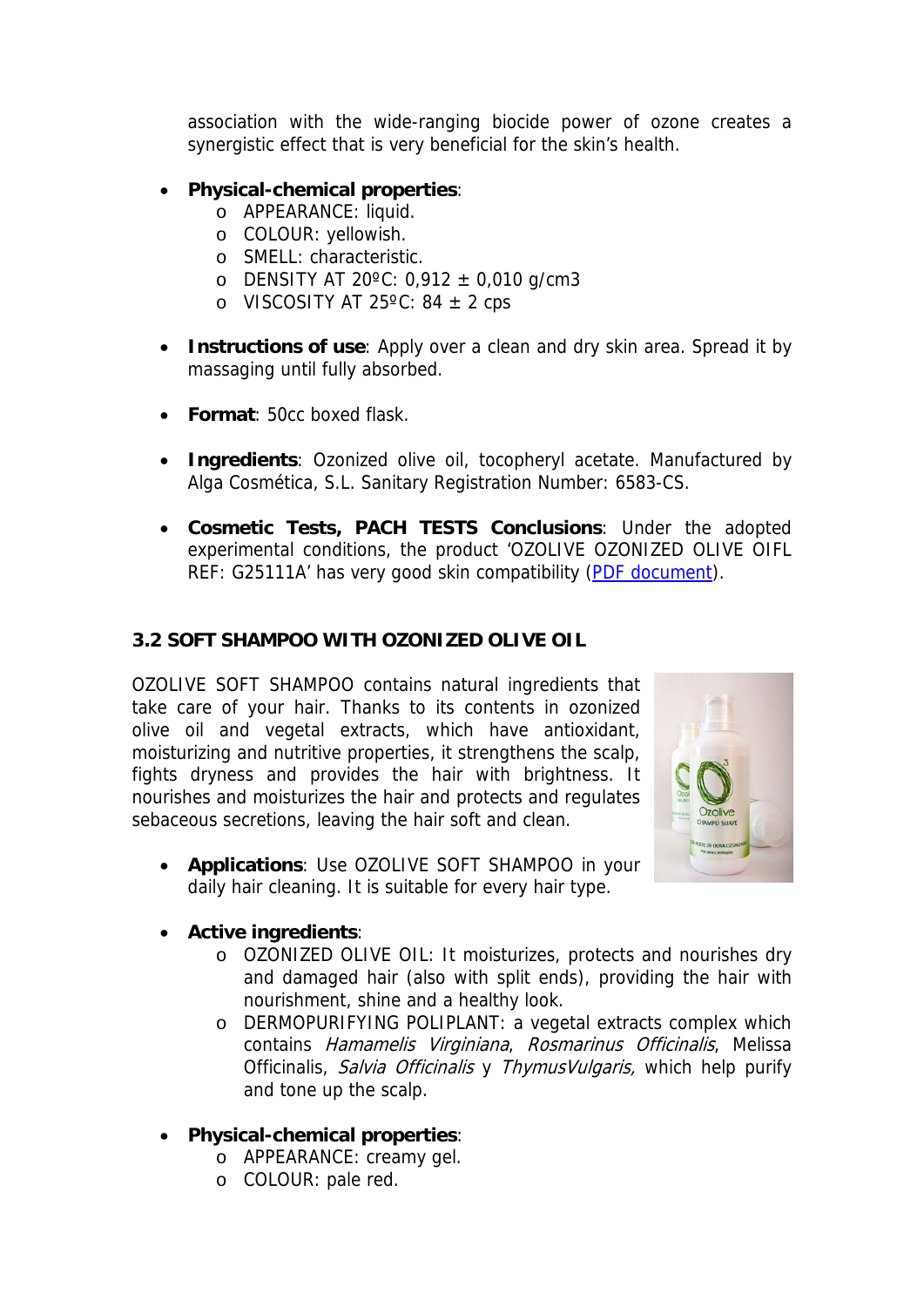- o SMELL: fruit.
- $\circ$  pH AT 20°C: 6,5  $\pm$  0,5
- o VISCOSITY AT 20ºC: 5.500-7.500cps
- **Instructions of use**: Wet the hair up to the roots with warm water. Apply around 5ml over the hand palm or directly over the scalp and massage softly until making foam. Let it act for a few minutes and then rinse with plenty of warm water. Repeat the application.
- **Format**: 400cc white airless flask.
- **Ingredients:** DESMINERALIZED WATER, SODIUM LAURETH SULFATE, COCAMIDOPROPYL BETAINE, GLYCERETH-7 CAPRYLATE/CAPRATE, SODIUM CHLORIDE, POLYQUATERNIUM-7, OZONIZED OLIVE OIL, GUAR HYDROXYPROPYLTRIMONIUM CHLORIDE, PARFUM, GLYCOL DISTEARATE, COCAMIDE DEA, COCAMIDE MEA, PROPYLEN GLYCOL, HAMAMELIS VIRGINIANA LEAF EXTRACT, ROSMARINUS OFFICINALIS LEAF EXTRACT, SALVIA OFFICINALIS LEAF EXTRACT, THYMUS VULGARIS LEAF EXTRACT, MELISSA OFFICINALIS LEAF EXTRACT, METHYLCHLOROISOTHIAZOLINONE, METHYLISOTHIAZOLINONE, MAGNESIUM NITRATE, MAGNESIUM CHLORIDE, LIMONENE, HEXYLCINNAMAL, LINALOOL. C.I.16035. Manufactured by Alga Cosmética, S.L. Sanitary Registration Number: 6583-CS
- **Cosmetic Tests, PACH TESTS Conclusions**: Under the adopted experimental conditions, the product 'OZOLIVE SOFT SHAMPOO' has very good skin compatibility (PDF document).

#### **3.3 BODY MILK WITH OZONIZED OLIVE OIL.**

OZOLIVE BODY MILK is very moisturizing and nutritive thanks to its formula based on ozonized extra virgin olive oil and vegetal extracts. It blends the moisturizing, anti-inflammatory and antioxidant properties of the extracts and oil, with the germicidal and disinfectant ones of oxygen. Thus, it protects the skin from external aggressions and delays the ageing process, leaving a soft and moisturized skin.



- **Applications**: Apply over irritated, dry or damaged skins. Suitable for every skin type, even sensitive and delicate ones.
- **Active ingredients**:
	- o OZONIZED OLIVE OIL: a powerful skin moisturizer, antioxidant and disinfectant that nourishes and stimulates cellular regeneration. Thanks to ozone, with anti-inflammatory and antimicrobial properties, it protects the skin from fungi and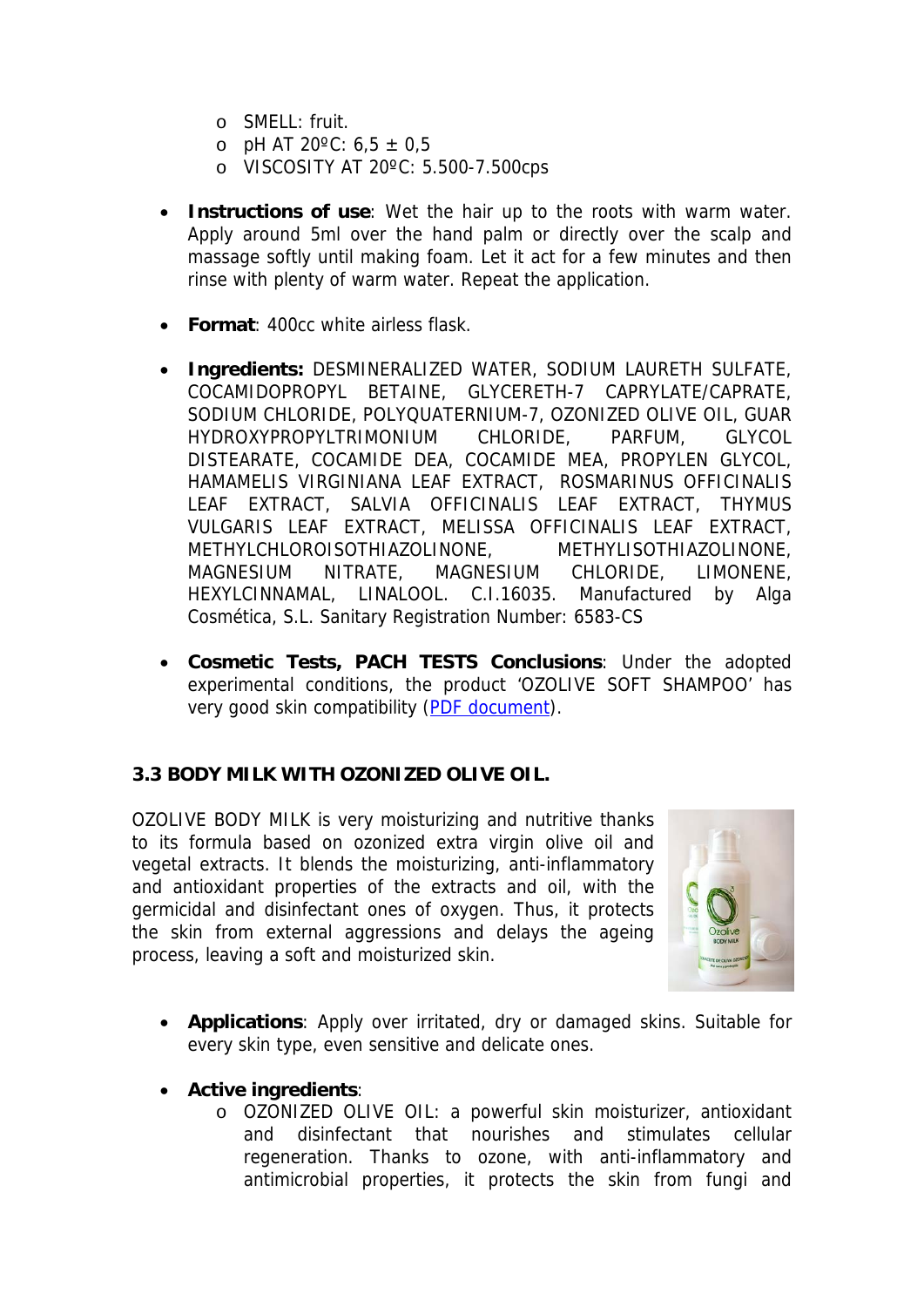bacteria and fosters vitamin D development, essential to keep a young and elastic skin.

- o OLIVE TREE EXTRACT (Olea europea): It acts as a moisturizer, natural neutralizer and emollient. It also has antimicrobial and antioxidant properties (rich in vitamin E). It protects the skin from the ageing induced by free radicals and repairs skin damages. Olive oil provides the skin with protection, nutrition, softness and flexibility.
- o GLYCERINE: It acts as a skin cellular regenerator and moisturizer.
- o DERMOPURYFING POLIPANT: Vegetal extracts complex which contains Hamamelis Virginiana, Rosmarinus Officinalis, Melissa Officinalis, Salvia Officinalis y ThymusVulgaris, with soothing and toning skin actions.

## **Physical-chemical properties:**

- o APPEARANCE: fluid cream.
- o COLOUR: white.
- o SMELL: standard.
- $O$  pH AT 20 $^{\circ}$ C: 6,0-7,0
- o VISCOSITY AT 20ºC: 10.000-15.000cps
- **Instructions of use:** Apply over clean and dry skin through soft massages until fully absorbed. You obtain a softer skin, better moisturized and protected from external aggressions.
- **Format:** 400cc white airless flask.
- **Ingredients:** DESMINERALIZED WATER, SODIUM LAURETH SULFATE, COCAMIDOPROPYL BETAINE, GLYCERETH-7 CAPRYLATE/CAPRATE, SODIUM CHLORIDE, POLYQUATERNIUM-7, OZONIZED OLIVE OIL, GUAR HYDROXYPROPYLTRIMONIUM CHLORIDE, PARFUM, GLYCOL DISTEARATE, COCAMIDE DEA, COCAMIDE MEA, PROPYLEN GLYCOL, HAMAMELIS VIRGINIANA LEAF EXTRACT, ROSMARINUS OFFICINALIS LEAF EXTRACT, SALVIA OFFICINALIS LEAF EXTRACT, THYMUS VULGARIS LEAF EXTRACT, MELISSA OFFICINALIS LEAF EXTRACT, METHYLCHLOROISOTHIAZOLINONE, METHYLISOTHIAZOLINONE, MAGNESIUM NITRATE, MAGNESIUM CHLORIDE, LIMONENE, HEXYLCINNAMAL, LINALOOL. C.I.16035. Manufactured by Alga Cosmética, S.L. Sanitary Registration Number: 6583-CS.
- **Cosmetic Tests, PACH TESTS Conclusions:** Under the adopted experimental conditions, the product 'OZOLIVE SOFT SHAMPOO' has very good skin compatibility (PDF document).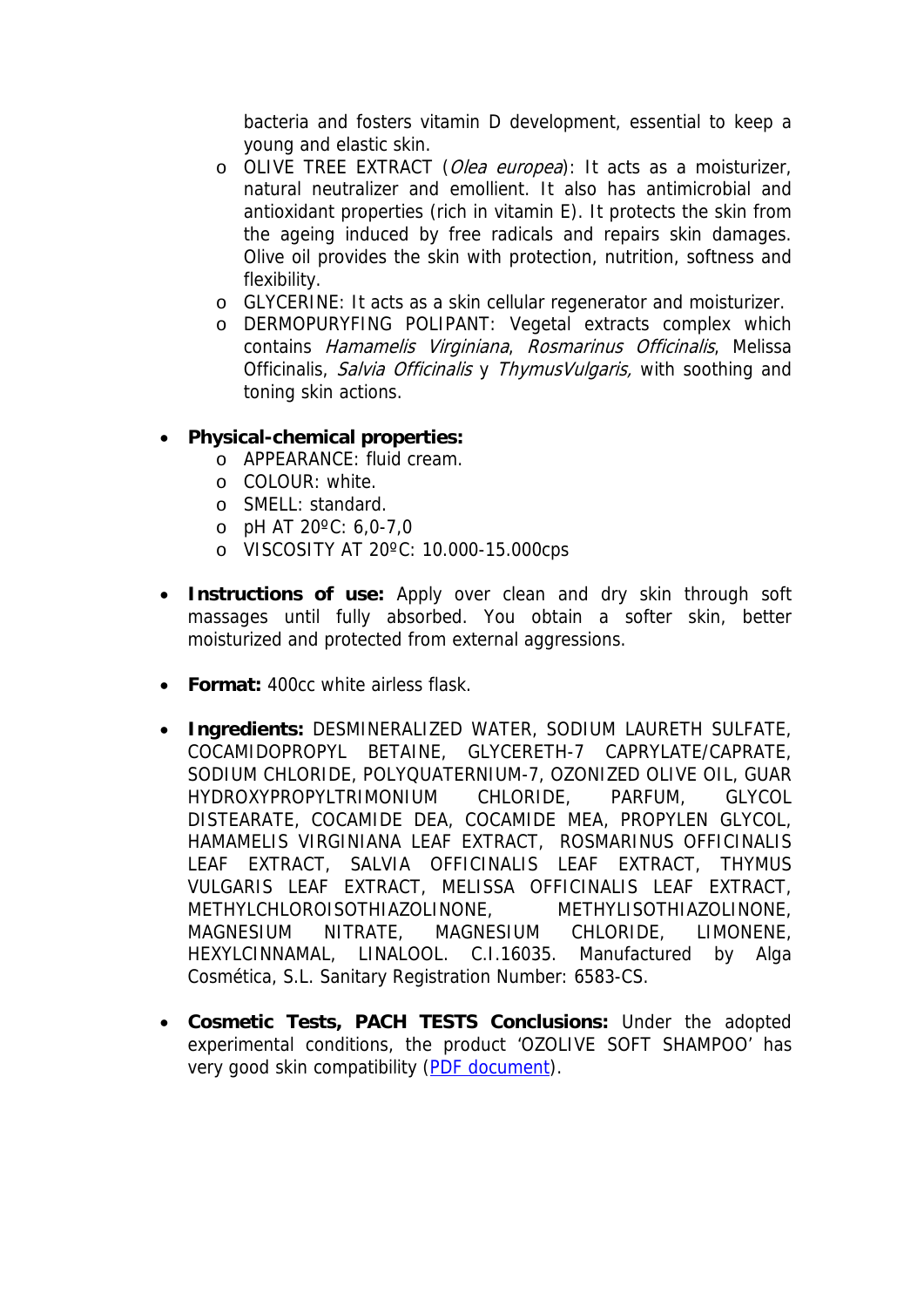# **3.4 BATH GEL WITH OZONIZED OLIVE OIL**

It is made for every skin type, even dry, sensitive and delicate ones. It contains vegetal extracts that help repair skin damages, while moisturizing and softening it. Its content in ozonized extra virgin olive oil, with antioxidant, moisturizing and antimicrobial properties, nourishes, disinfects and regenerates the skin. Besides, it protects it from external aggressions. With OZOLIVE BATH GEL you obtain a clean, healthy and protected skin.



- **Applications**: used for daily body cleaning. Suitable for every skin type, even dry, sensitive and delicate ones. Its use is possible in every kind of collectivities such as hospitals, restaurants, nursing homes and so on.
- **Active ingredients**:
	- o OZONIZED OLIVE OIL: a powerful skin moisturizer, antioxidant and disinfectant that nourishes and stimulates cellular regeneration. It protects the skin because of its germicidal action against bacteria and fungi.
	- o GLYCERINE: a skin cellular regenerator and moisturizer.
	- o CENTIFOLIA ROSE: an extract obtained from the Rosa Centifolia petals. Its rich contents in Vitamins B, E, C and K provide calming and anti-inflammatory properties, which give the skin the necessary relaxation against the daily stress and tension. It reduces the oily skin content and in addition, it has antioxidant, toning and moisturizing properties.
	- o JASMINUM OFFINICALE: an aromatic extract obtained from its white flowers, which has antiseptic, anti-inflammatory and healing properties that help repair skin damages and moisturize and soften skin areas with cracks and/or dryness.
	- o BELLIS PERENNIS: the so-called common daisy. It has antiinflammatory and antimicrobial properties. It nourishes and cleans the skin, leaving it soft and moisturized.

## **Physical-chemical properties**:

- o APPEARANCE: creamy gel.
- o COLOUR: light yellow.
- o SMELL: citrus.
- o pH AT 20 $^{\circ}$ C: 6,5  $\pm$  0,5.
- o VISCOSITY AT 20ºC: 5.500-7.500cps.
- **Instructions of use**: Apply around 5ml of gel over a bath mitt, sponge or the hand palm. After wetting the skin, spread out over the whole body by massaging softly until making foam, which will clean the dermis. Then, rinse with plenty of water.
- **Format**: 400cc airless white flask.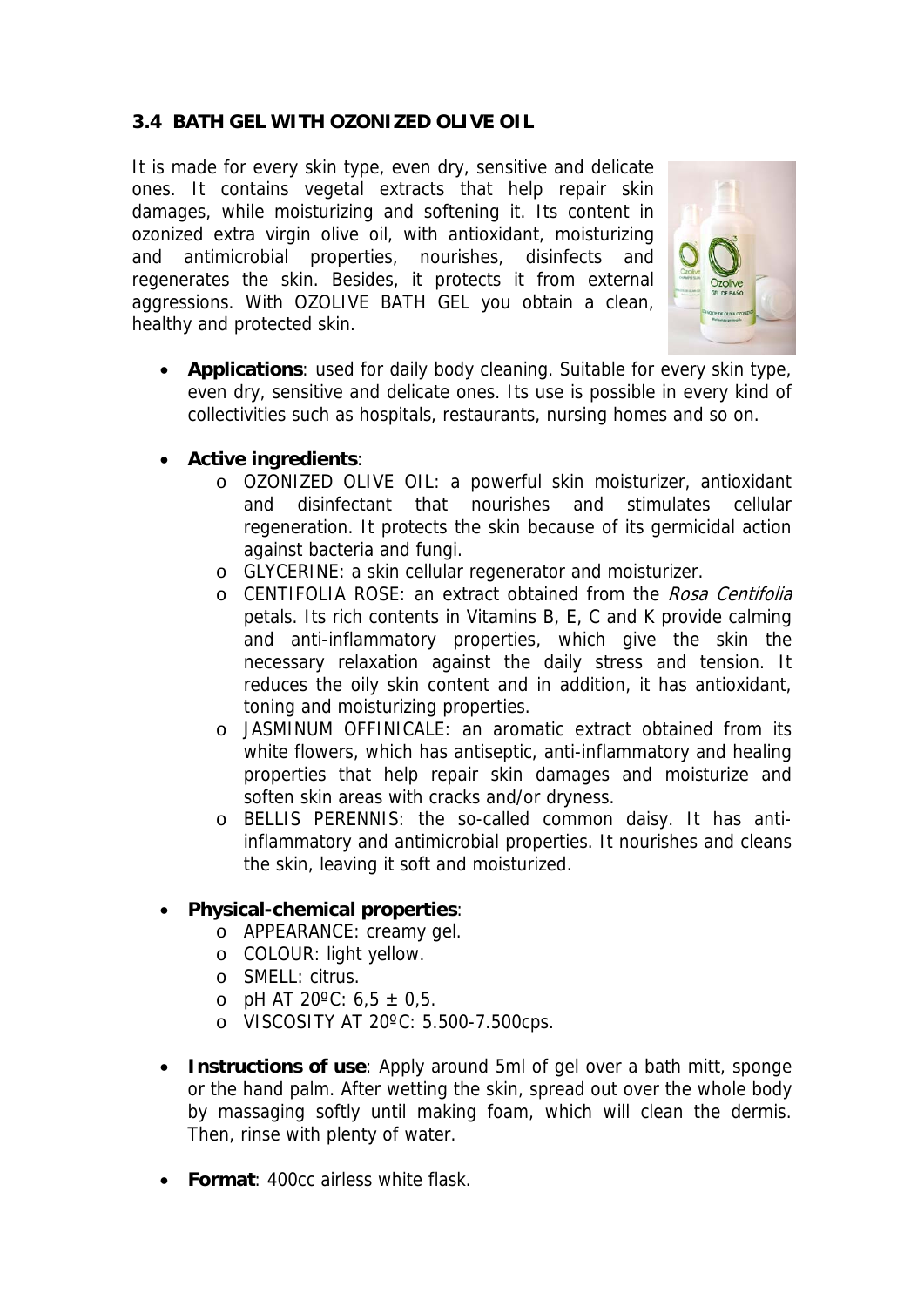- **Ingredients**: DESMINERALIZED WATER, SODIUM LAURETH SULFATE, COCAMIDOPROPYL BETAINE, GLYCERETH-7 CAPRYLATE/CAPRATE, SODIUM CHLORIDE, OZONIZED OLIVE OIL, PEG-7 GLYCERYL COCOATE, GUAR HYDROXYPROPYLTRIMONIUM CHLORIDE, PARFUM, GLYCOL DISTEARATE, SODIUM PCA, COCAMIDE DEA, COCAMIDE MEA, GLYCERIN, ROSA CENTIFOLIA FLOWER EXTRACT, JASMINUM OFFICINALE FLOWER EXTRACT, BELLIS PERENNIS FLOWER EXTRACT, XANTHAN GUM, MEHYLCHLOROISOTHIAZOLINONE, ETHYLISOTHIAZOLINONE, MAGNESIUM NITRATE, MAGNESIUM CHLORIDE, LIMONENE. C.I.19140. Manufactured by Alga Cosmética, S.L. Sanitary Registration Number: 6583-CS.
- **Cosmetic Tests, PACH TESTS Conclusions**: Under the adopted experimental conditions, the product 'OZOLIVE BATH GEL' has very good skin compatibility (PDF document).

## **3.5 HAND CREAM WITH OZONIZED OLIVE OIL**

It is designed for hand care. Its natural ingredients, which have antioxidant, moisturizing, protective and regenerative properties, ease hand dryness and tightness, and provide a quick and lasting moisturizing, leaving the hands with greater elasticity and softness.

 **Applications:** Apply over dry and rough hands, obtaining a smooth and soft skin. Suitable for every skin type, even sensitive and delicate ones.



- **Active ingredients**:
	- o LIGHT WHITE OIL (Paraffinum Liquidum): It acts as an occlusive moisturizer, preventing skin water loss and helping moisturize and repair damaged skins. Thus, leaving a soft skin.
	- o OLIVE TREE EXTRACT (Olea europea): an evergreen tree with narrow and long leaves, whose basic active principle is Oleuropein. Thanks to its contents in mineral salts, flavonoids, triterpenes and iridoids, it acts as a moisturizer, natural neutralizer and emollient. It also has antimicrobial and antioxidant properties (rich in Vitamin E). It protects the skin from the ageing induced by free radicals and repairs skin damages. It provides the skin with greater softness and a velvety touch, removing its roughness and dryness.
	- o OZONIZED OLIVE OIL: a powerful skin moisturizer, antioxidant and disinfectant that nourishes and stimulates cellular regeneration. It protects the skin through its germicidal action against bacteria and fungi.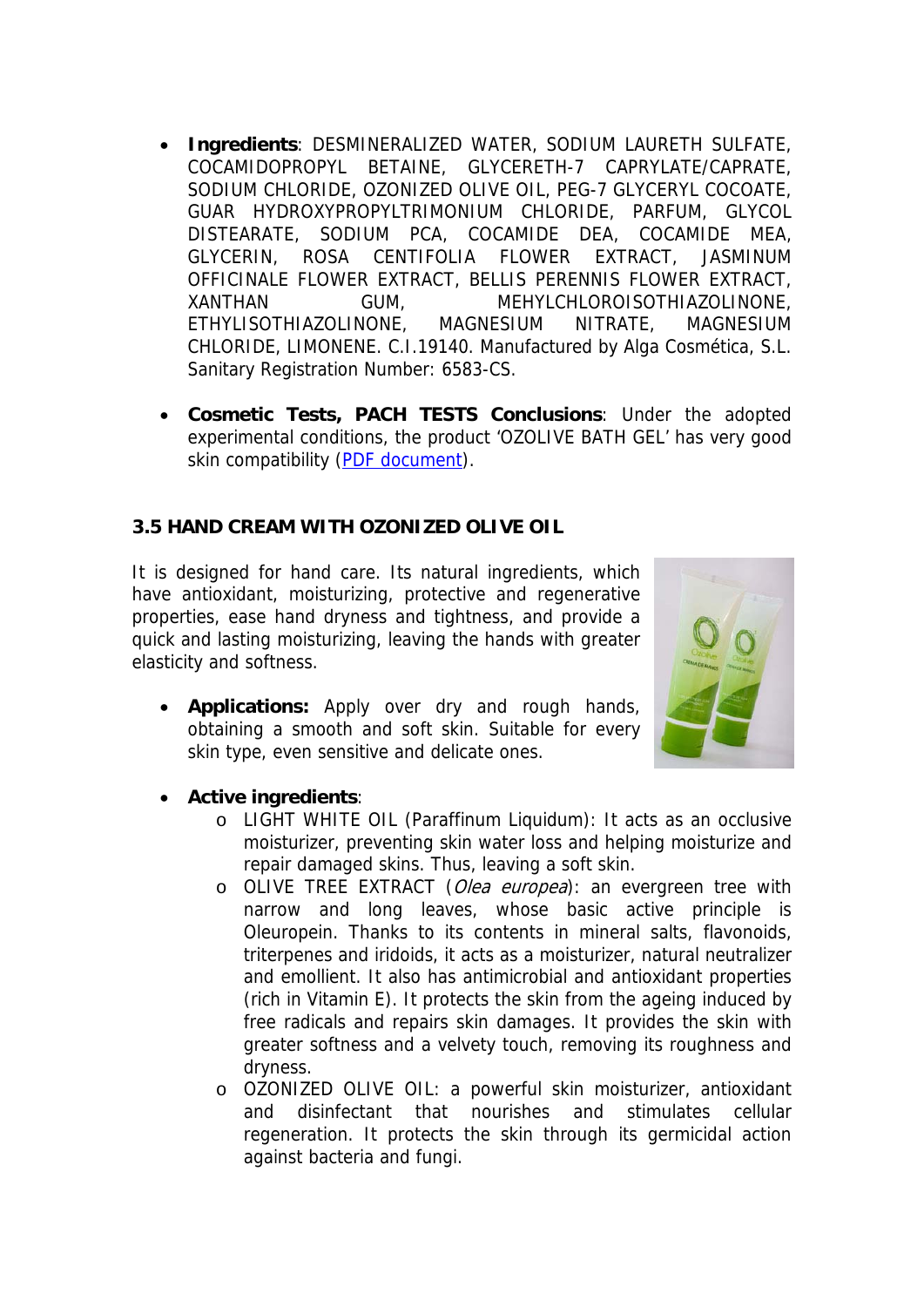- o UREA: a natural component of the epidermis that takes part in the moisturizing factor. Its moistening effect increases skin moisturizing and reduces scaling, erythema and itching.
- o ALATOINA: It is considered a natural healer and skin regenerator, thus, being beneficial for a healthy skin care and maintenance. Its proliferative and regenerative action stimulates the epithelization and favours the removal of necrotic tissue, obtaining greater skin softness.
- o GLYCERIN: It acts as a skin cellular regenerator and moisturizer, improving elasticity and thus, delaying skin ageing.
- **Physical-chemical properties**:
	- o APPEARANCE: cream.
	- o COLOUR: white.
	- o SMELL: fruit.
	- $\circ$  pH AT 20°C: 6,5  $\pm$  0,5
	- o VISCOSITY AT 20ºC: 35.000± 2.500cps
- **Instructions of use:** Apply around 4ml of cream over the hand back and spread over the other one with soft massages, obtaining the comfort feeling of a dry skin being repaired.
- **Format:** 75ml tube.
- **Ingredients:** DESMINERALIZED WATER, OZONIZED OLIVE OIL, GLYCERYL STEARATE SE, GLYCERIN, PARAFFINUM LIQUIDUM, UREA, CETEARYL ALCOHOL, CAPRYLIC/CAPRIC TRIGLYCERIDE, CETYL ALCOHOL, PHENOXYETHANOL, PARFUM, TRIETHANOLAMINE, ALLANTOIN, CARBOMER, PROPYLENE GLYCOL, HYDROLYZED CAESALPINIA SPINOSA GUM, CAESALPINIA SPINOSA, HYDROLIZED KERATIN, OLEA EUROPAEA(OLIVE) LEAF EXTRACT, ROSA CENTIFOLIA FLOWER EXTRACT, JASMINUM OFFICINALE(JASMINE) FLOWER EXTRACT, BELLIS PERENNIS(DAISY) FLOWER EXTRACT, DISODIUM EDTA, ETHYLHEXYLGLYCERIN, CITRAL, CITRONELLOL, GERANIOL, HYDROXYCITRONELLAL, HYDROXYISOHEXYL 3-CYCLOHEXENE CARBOXALDEHYDE, LIMONENE, LINALOOL. Manufactured by Alga Cosmética, S.L. Sanitary Registration Number: 6583-CS.
- **Cosmetic Tests, PACH TESTS Conclusions:** Under the adopted experimental conditions, the product 'OZOLIVE HAND CREAM' has very good skin compatibility (PDF document).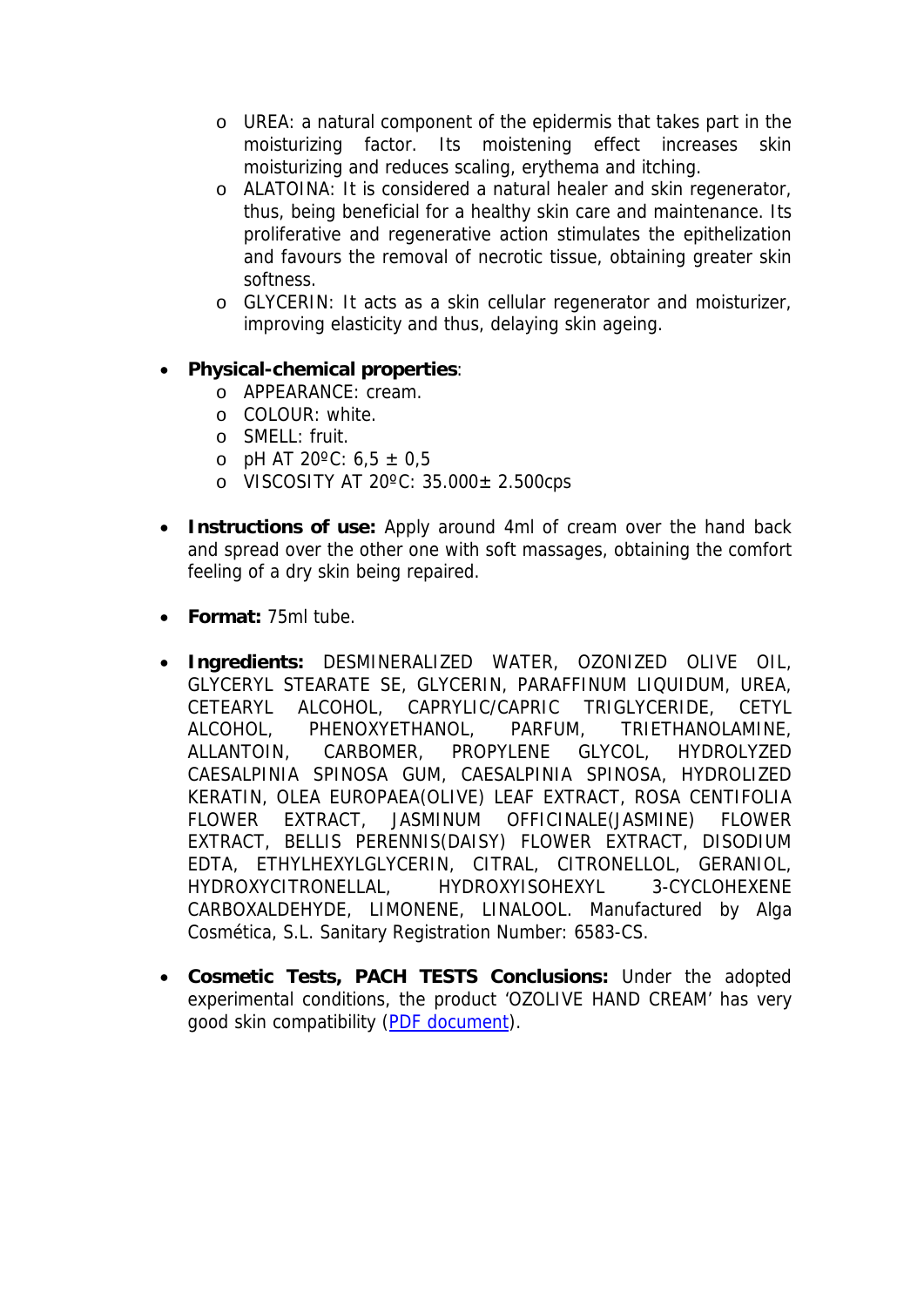## **3.6 LIP BALM WITH OZONIZED OLIVE OIL**

It is designed for dry and/or cracked lips. It moisturizes and protects the lips from external aggressions such as sudden changes in temperature, smoke, allergies and so on. Besides, it is a balm with a medium sun protection factor (SPF15). Its use protects, repairs, moisturizes and takes care of the lip skin. It has a pleasant scent of strawberry.



 **Applications:** It is designed for every kind of person, no matter which age and sex, since, as we

have mentioned beforehand, it moisturizes and protects the lips apart from quickly removing the irritating cracks which are formed on our lips.

- **Active ingredients:** 
	- o CASTOR OIL: It is extracted from the Ricinus Communis seed. Due to its moisturizing effect, it softens and protects the skin.
	- o OZONIZED OLIVE OIL: a powerful skin moisturizer, antioxidant and disinfectant that nourishes and stimulates cellular regeneration. It protects from external weather aggressions.
	- o VITAMIN E: a powerful antioxidant which acts against free radical formation and protects from ultraviolet rays, delaying ageing and moisturizing the skin.
	- o WHITE BEESWAX: an excellent emollient that forms a protective layer on the skin, waterproofing it and preventing its dehydration. It is rich in Vitamin A, which favours cell renovation and improves skin elasticity and softness.
- **Instructions of use:** Apply the balm over the lips and massage softly several times a day in case of dryness or if you want to increase the moisturizing. Faced with a prolonged exposure to the sun or the cold apply several times during the exposure. Thus, apply as many times as you deem it necessary.
- **Format:** 10ml tube.
- **Ingredients:** PETROLATUM, RICINUS COMMUNIS OIL, POLYBUTENE, CAPRYLIC/CAPRIC TRIGLYCERIDE, ETHYLHEXYL METHOXYCINNAMATE, ISOAMYL p-METHOXYCINNAMATE, OZONIZED OLIVE OIL, BUTYL METHOXYDIBENZOYLMETHANE, AROME, SYNTHETIC BEESWAX, TOCOPHERYL ACETATE, AQUA, PHENOXYETHANOL, SODIUM SACCHARIN, ETHYLHEXYLGLYCERIN, AMYL CINNAMAL, BENZYL ALCOHOL, CITRAL, EUGENOL, LINALOOL, METHYL 2-OCTYNOATE. Manufactured by Alga Cosmética, S.L. Sanitary Registration Number: 6583-CS.